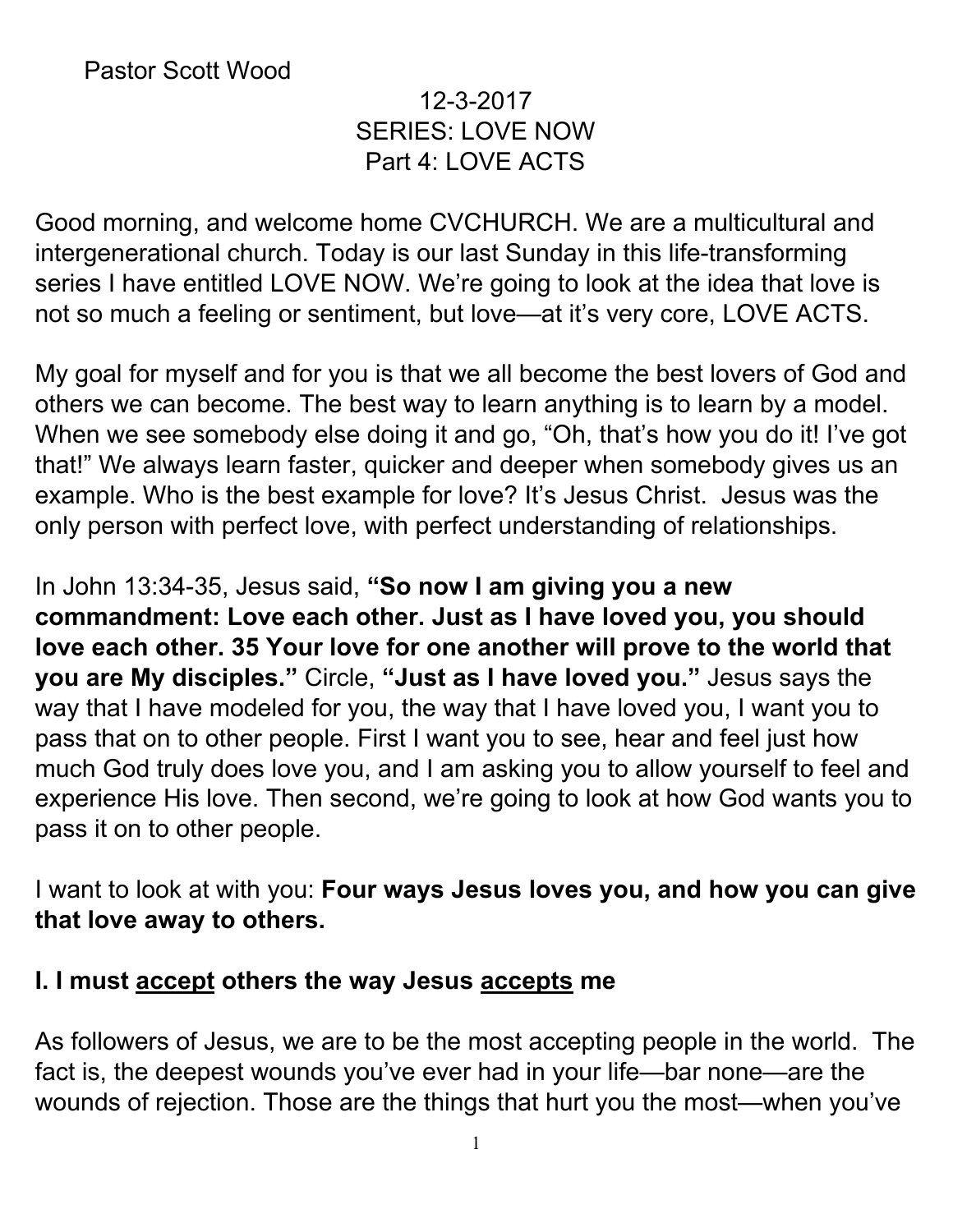been rejected; when somebody's put you down. Maybe you've been betrayed. Maybe you've been belittled. Maybe you've been told that you were worthless or you're never going to amount to anything. In those deep wounds of rejection are your deepest hurts.

We've all had them. We've had them from parents. You've had them from peers on the playground. You've had them from partners. You may have had them from a former spouse. You've had them from professionals in your career. Everybody experiences rejection in life. We spend most of our lives trying to avoid it.

There is this myth out there that if I could just be perfect then everybody would love me. If I could just be perfect, if I never did anything wrong, even if I am imperfect - if I don't show any imperfections, then everybody's going to love me and nobody's going to reject me and everybody's going to accept me.

Friends, that's just wrong. Jesus was perfect, and they nailed Him to a cross. No matter what you do, somebody's not going to like you. No matter what you do, somebody's going to disagree. Somebody is going to reject you.

So the starting point in learning to love other people is you have to realize how much God accepts you.

How does Jesus love you? In John 6:37 Jesus says, "**However, those the Father has given Me will come to Me, and I will never reject them."** Please circle, "I will never reject them." What this means is that Jesus says I will always, always, always accept them. It's not a conditional acceptance; He says I will always accept you.

Have you ever realized that He's accepted you? You can be a Christian, you can be a follower of Jesus all your life and never really feel accepted by God. You feel like God's always putting you down, that God's always blaming you, that God's always on your case. That no matter what you do it's not good enough.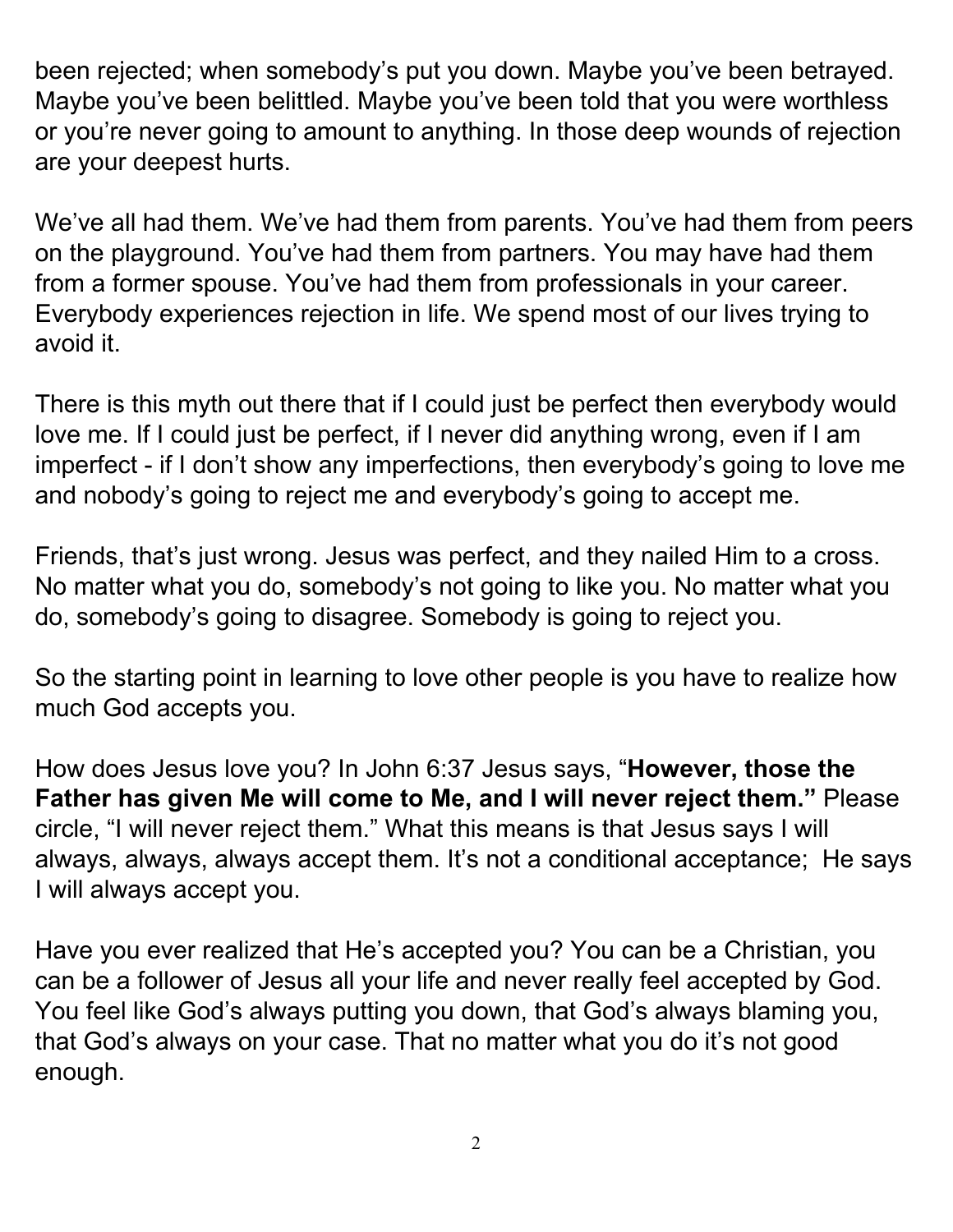This feeling often comes from the un-pleasable people in our lives, not God. It comes from un-pleasable parents. Many people grew up with un-pleasable parents. Everybody grew up with conditional love, because nobody loves unconditionally all the time. We learn love like, "I love you if… you do these things. Or I love you because… you do these things." So we learn conditional love.

But God says, "No, I just love you, period! I don't love you because of who you are but because of who I am. Not because of what you do, but because of what I've done. Not because of your conduct, but because of My character."

We need to drive this stake in the ground today. God says, "I love you unconditionally. I will always accept you."

Let me say something to you as your pastor, as your friend, as somebody who loves you. If you haven't got your parents' approval by now, or your siblings or someone who you have desired to have their approval, you aren't going to get it. It has nothing to do with you; it has everything to do with them. Hurt people hurt people. If you haven't got your parents' approval by now, you're not going to get it.

But here's the good news: you don't need it to be happy! There are six and a half billion people in the world. If two people don't like you so what? I like you. God likes you. There are other people who like you. If two un-pleasable parents say, "No," I can find a whole lot of other people who'll say, "Yes."

I like what Psalm 27:10 says, please read it out loud with me, "**Even if my father and mother abandon me, the Lord will hold me close."** This is how much God loves you. He says, "I'm going to accept you no matter what." In fact, look at how He does it.

John 3:17 says, "**God sent His Son into the world not to judge the world, but to save the world through Him."** How does He make us acceptable? By His grace. He just says, "You're acceptable." It's not that you changed. It's not that you got any better. It's not that you are perfect. It's not that you never sin.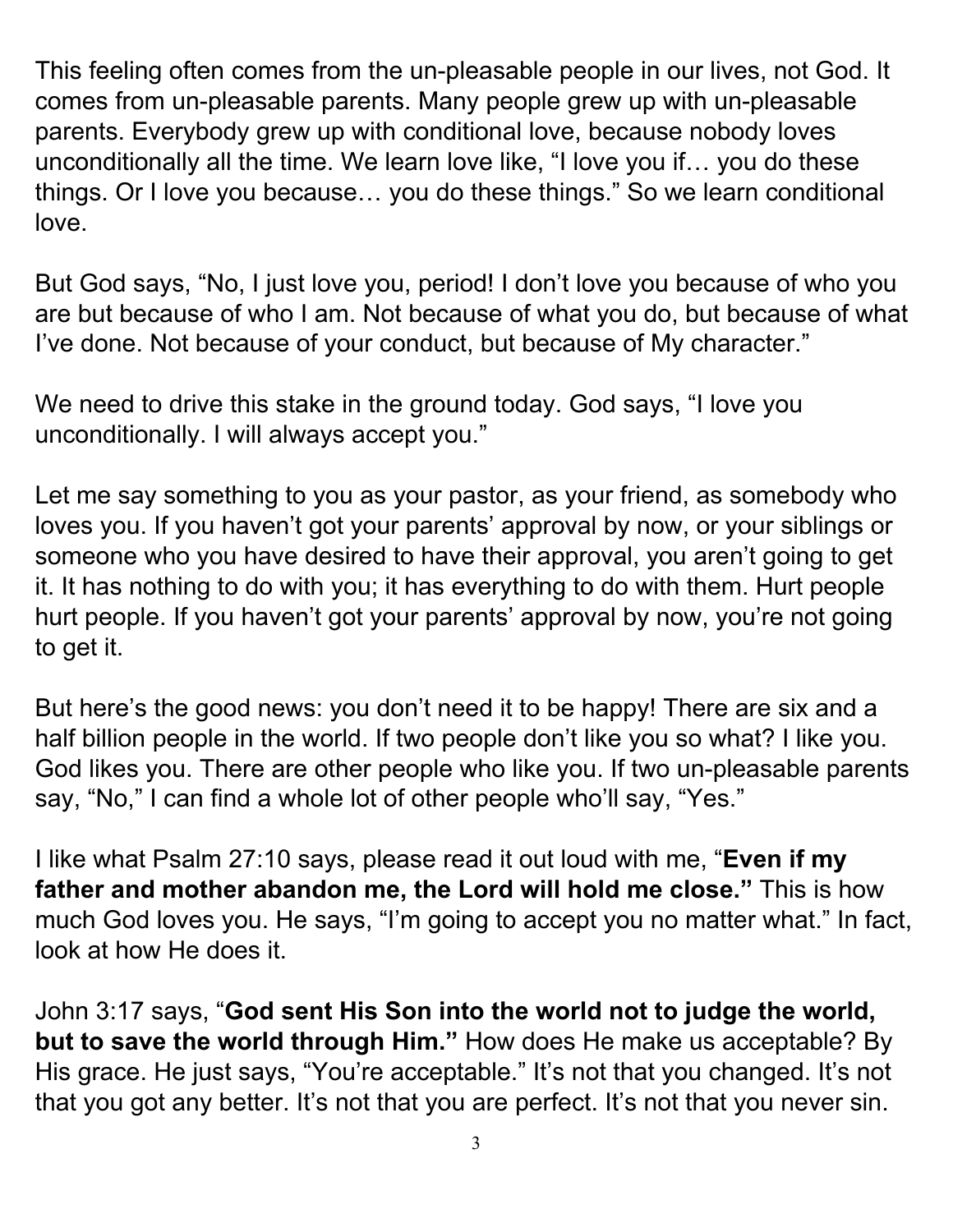No, you're going to sin the rest of your life. Jesus just says, "I'm going to make you acceptable by My grace." It's not based on performance.

God wants you to do that with other people, but one of the problems is most people don't know the difference between acceptance and approval. Very, very different. Jesus Christ accepts you completely. He loves you and accepts you. That doesn't mean He approves of everything you do. No, He doesn't do that. But He accepts you.

You can accept someone without approving of what they do—without approving of their lifestyle, without approving of the way they're living. You can accept them for who they are because they are of great value to God, and they are of great value to you.

The Bible says that God chose to accept us. He *chose* to accept us and make us acceptable to God. Ephesians 1:4-5 says, "**Even before He made the world, God loved us and chose us in Christ to be holy and without fault in His eyes. 5 God decided in advance to adopt us into His own family by bringing us to Himself through Jesus Christ. This is what He wanted to do, and it gave Him great pleasure."**

Here's the point. One of the hallmarks of love is acceptance. Jesus Christ accepts us, and He wants that to be a leading value and characteristic in how we treat each other. God says, "I accept you unconditionally. I don't approve of everything you do, but I accept you unconditionally, and I love you." And God says, "I want you to do that with everybody in your life." Romans 15:7 **"Therefore, accept each other just as Christ has accepted you so that God will be given glory."**

How can we show acceptance to each other? Acceptance says I listen to the fears and the doubt of others. Acceptance is willing to embrace another person's hurt, pain, wound, and disappointment. True acceptance says there is nothing that you have done or has been done to you that will cause me to want to turn away from you. You're safe with me. I love you for who you are. You can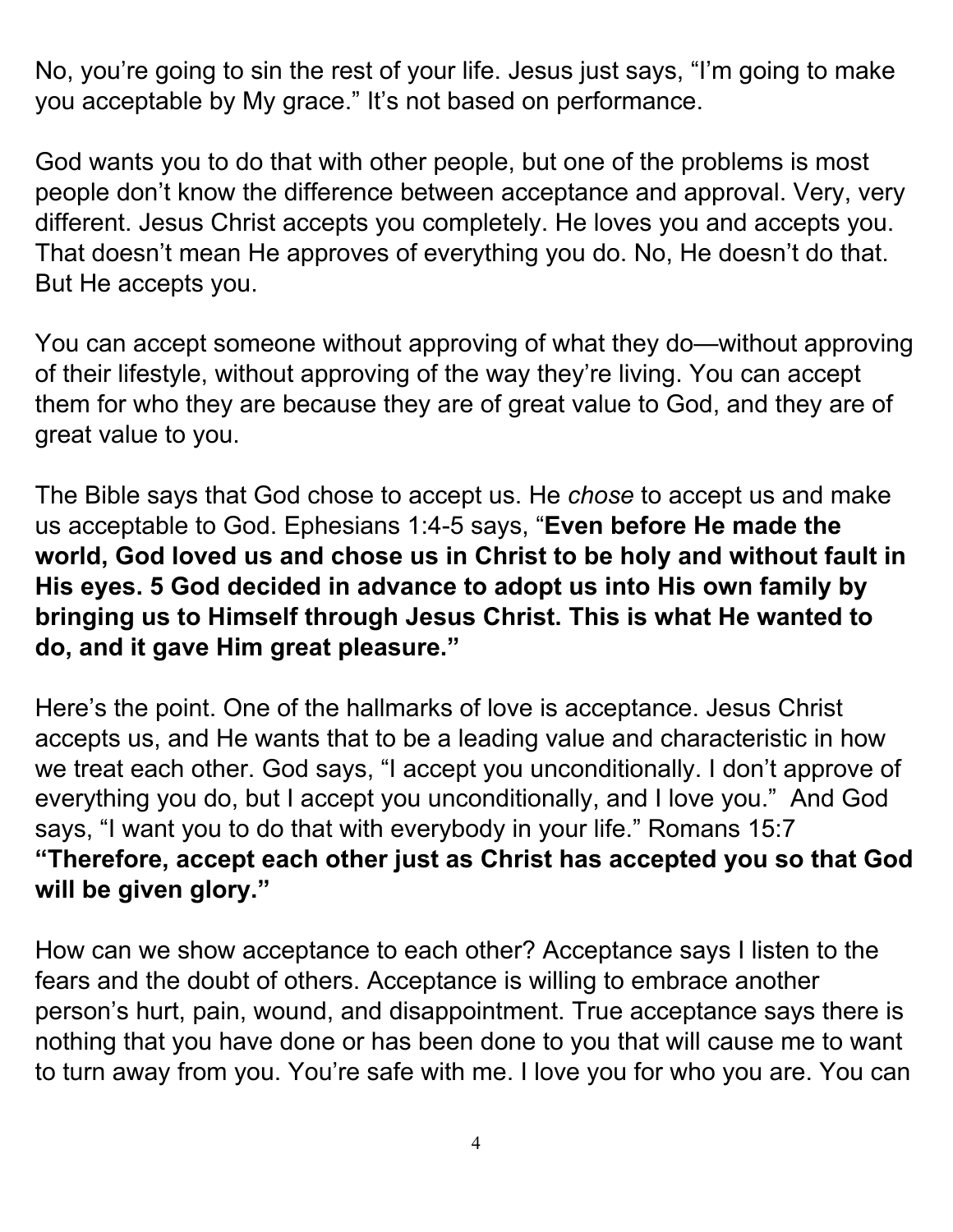share your secrets with me, and we'll take them to Jesus, because He knows what to do with them.

During this four week series, we have been working on these truths together by developing the habits of the heart and the skills for genuine loving. Here's our homework for week number four, practicing love. The first action step says,

### **This week I will show acceptance to\_\_\_\_\_\_\_\_\_\_\_\_\_\_\_\_\_**

I want you to write in the name of somebody specific. Somebody who really irritates you or angers you and is hard to love. Don't look at them. Don't elbow them. In fact, don't write down the name of anybody on your row—just in case they happen to see it. Don't write down a family member—yeah, you can work on somebody in your family too, but that doesn't count. I want you to choose somebody that you have a hard time accepting. I want you to think about that person here at church that you really struggle with. We have had people leave our CVCHURCH family because they have felt hurt by one of us. Loved ones, it's time for each one of us to be ruthlessly honest with ourselves and attend to those relationships that bother us the most.

These are EGR people—Extra Grace Required. This week when we work on love, I want you to show acceptance to somebody who really irritates you or is hard to love. When you start thinking, "Lord, I don't want to love that person!", you start thinking about how much God loves you.

Loving like Jesus means I get to accept other people the way Jesus accepts me.

#### **II. Loving like Jesus means I must value others the way Jesus values me**

How valuable are you? How much are you worth? I'm not talking about your net worth. I'm talking about your self-worth. How much are you worth?

Let me tell you how worthwhile you are. You are infinitely valuable to God. First, God created you. Second, Jesus died for you. Third, He puts His Spirit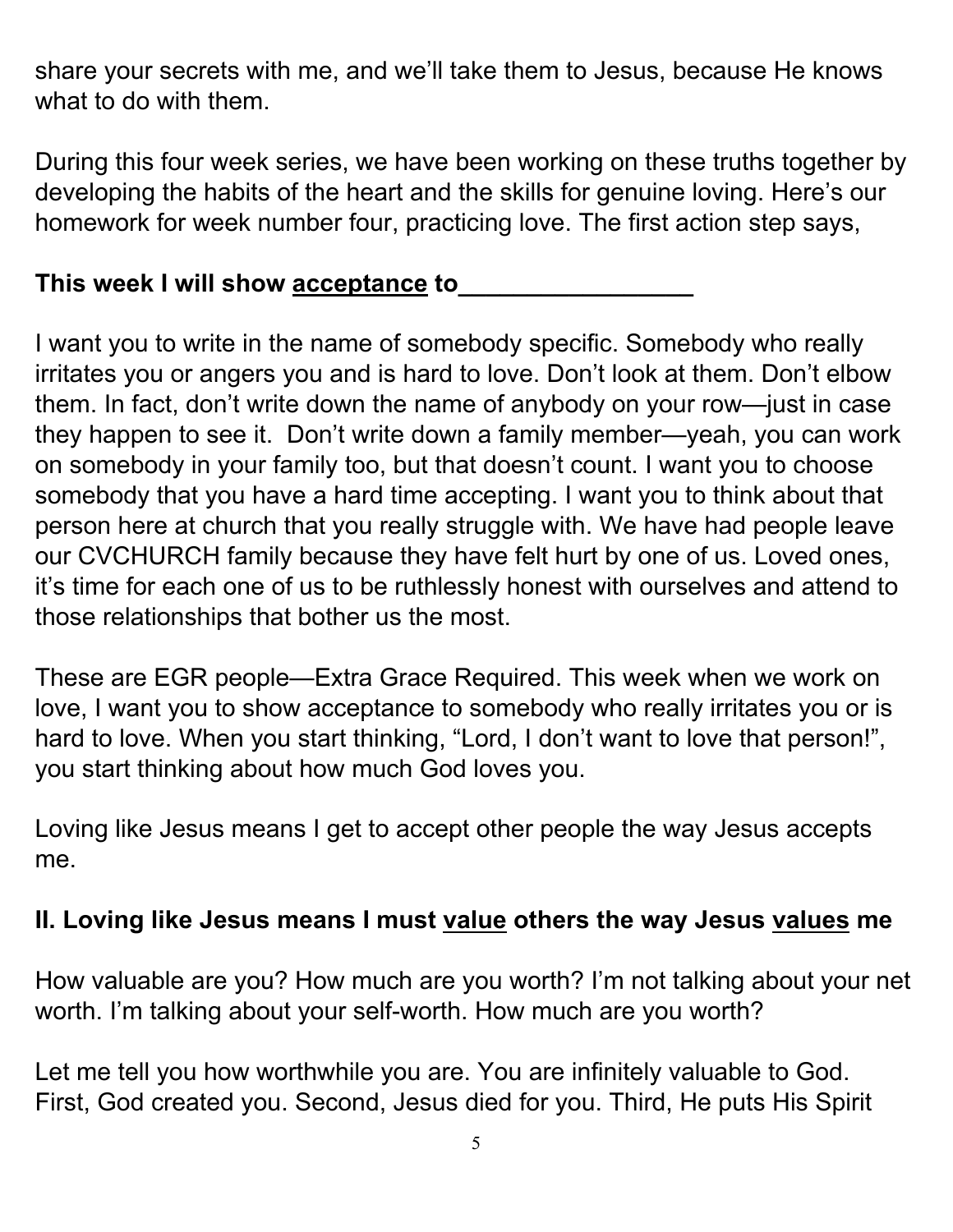within you. Fourth, He wants you to be with Him forever in eternity. That's how valuable you are to God. You are infinitely valuable to God.

Jesus says in Luke 12:6-7, "**What is the price of five sparrows—two copper coins? Yet God does not forget a single one of them. 7 And the very hairs on your head are all numbered. Don't be afraid; you are more valuable to God than a whole flock of sparrows."**

What makes something valuable? There are two things that make something valuable.

The first is who made it. Value depends on who made it. What is more valuable, a Faberge Easter egg or my Easter eggs—the ones that I color with my kids? There's no comparison.

#### **Value depends on who made you. God made you**

What does that mean? It means you're valuable.

Please read Ephesians 2:10 out loud with me, **"For we are God's masterpiece. He has created us anew in Christ Jesus, so we can do the good things He planned for us long ago."** I'm a piece of art. You are God's masterpiece. That's what the Bible says about you. You might think I'm a piece of work, but God says I'm His masterpiece. "We are God's masterpiece, God's workmanship created in Christ Jesus to do good works which God prepared in advance for us to do." In other words, before you were born God planned out what He wanted you to do with your life. He said, "You're my masterpiece," and you're exactly what God wants you to be.

So value depends on who made you. God made you. Second…

#### **Value depends on what someone will pay**

How much is your house worth? Not as much as you think it is. It's worth whatever anybody will pay for it. I heard recently about an oil sheik in the Middle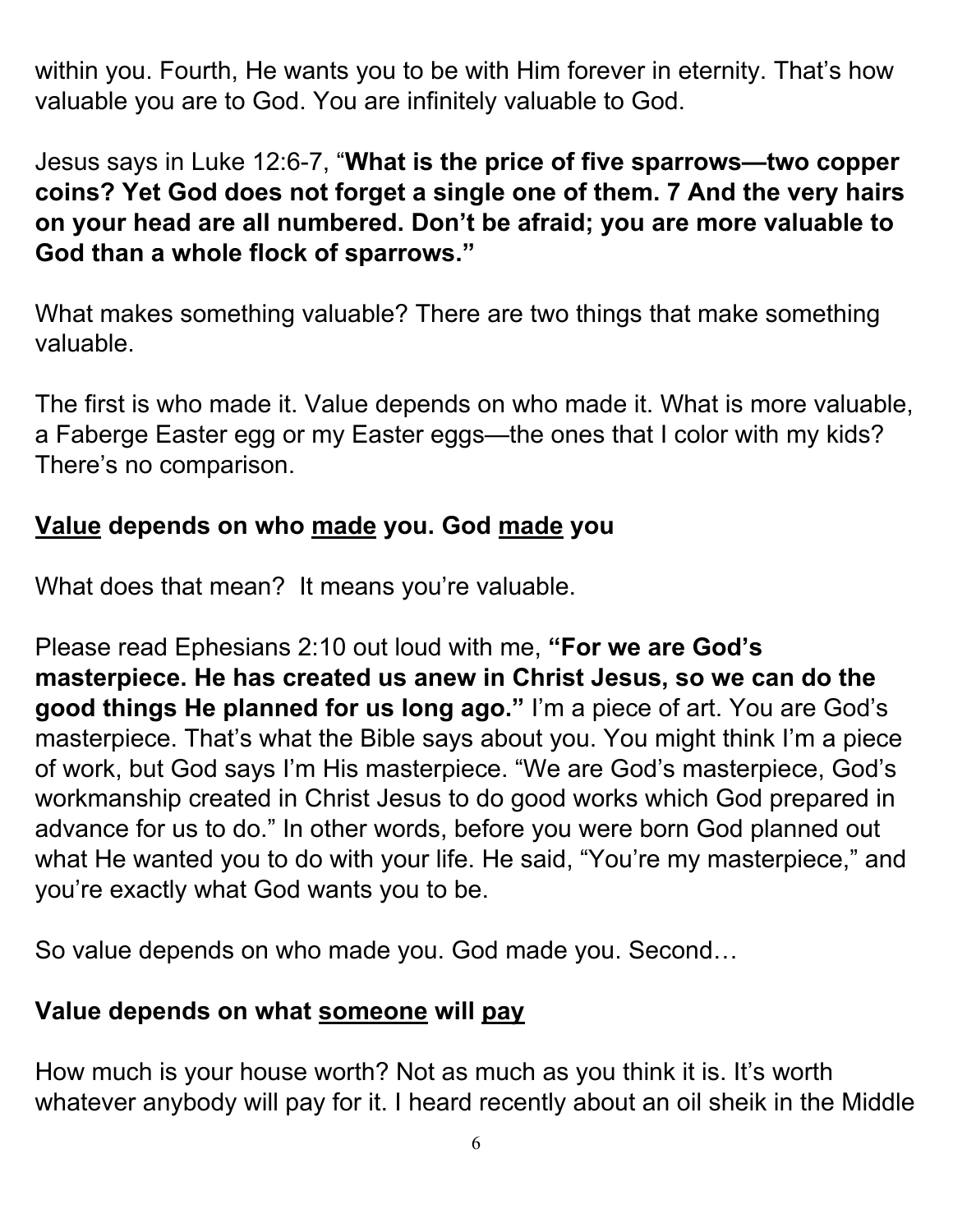East—his daughter was kidnapped. They took out an ad in the paper that said, "We will pay any price. She's the king's daughter."

You are a child of the King. You were created by God, and Christ gave His life for you. Please read with me 1 Peter 1:18-20, "**For you know that God paid a ransom to save you from the empty life you inherited from your ancestors. And the ransom He paid was not mere gold or silver. 19 It was the precious blood of Christ, the sinless, spotless Lamb of God. 20 God chose Him as your ransom long before the world began, but He has now revealed Him to you in these last days."**

Did you know that when you get to heaven the only scars that you're going to see in heaven will be the scars on Jesus where He was nailed to the cross? Because for eternity people are going to be able to see, "This is how much I love you. See the nail prints in My hands? See the scars where they nailed Me to the cross? I don't want you ever to forget, this is how much I love you. I have engraved you on the palms of My hands. I couldn't forget you. A mom might forget her baby, but there's no way I'm ever going to forget you. Every time I look at My hands I think, 'That's how much I love you.'"

You're not just worthy, you're not just acceptable—you are valuable. God says, "That's how much I value you."

Now Jesus says, "I want you to give that kind of value to everybody else that I love too. Because, I don't just love you that way, I love everybody else that way. Even the people you can't stand. I love them this much. So I expect you, if you're My child, to love these people the same way I love them because I died for them, not just you. You are to treat them the same way that I treat them." Value others the way Jesus values me.

What am I talking about? I'm talking about just being polite, courteous and respectful.

Pastor Rick Warren tells a story of how he took his sons with him to go pick up some dry cleaning. When he pulled up to the dry cleaners there was only one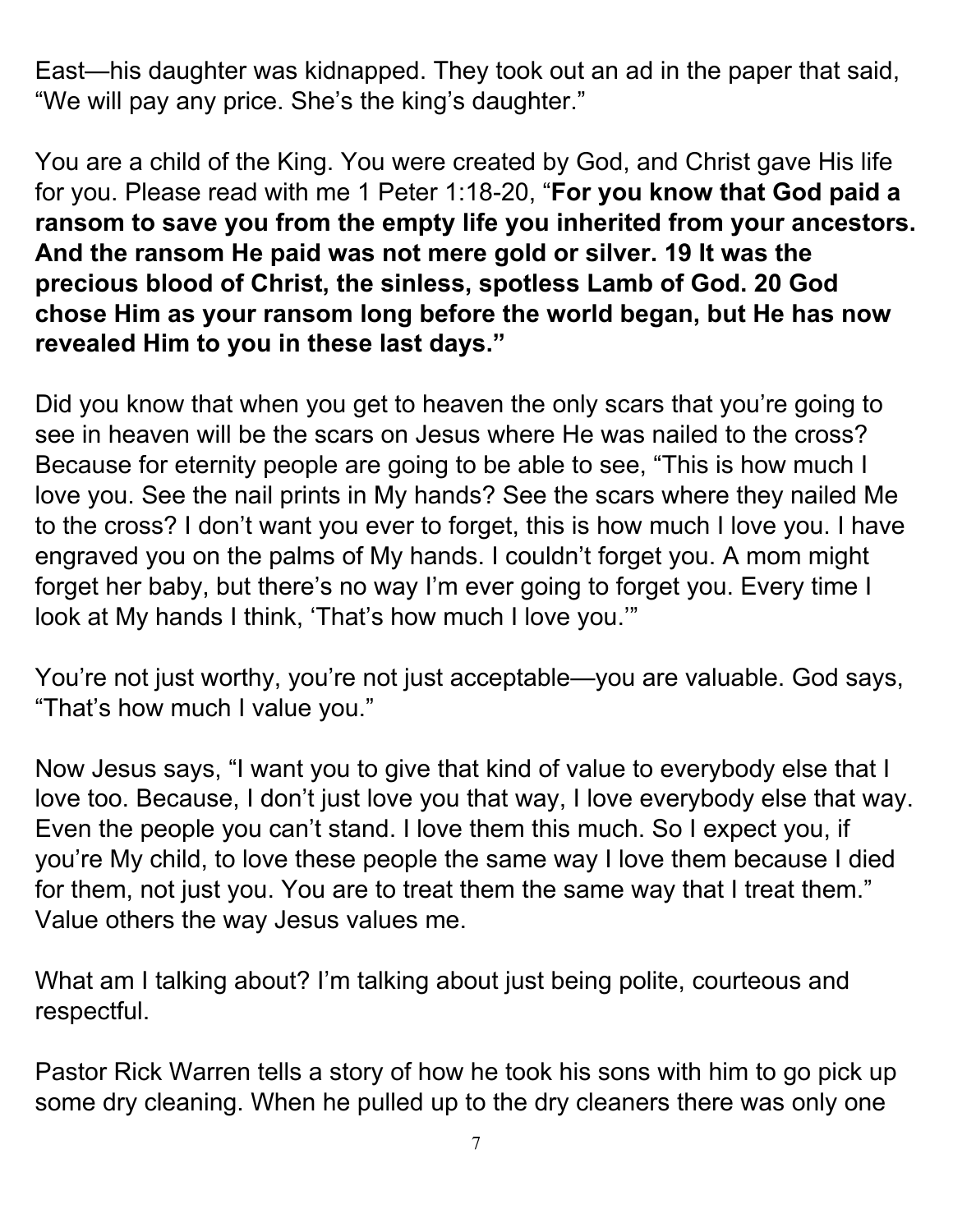parking spot available, and there were two young boys in their Karate outfits standing in the space. They had their backs turned to Rick so they didn't see him. Rick thought to himself, I'm not in a hurry, I'll just wait till they move out of the way. His son, Matthew, goes, "Dad, why don't you honk?" Rick said, "Because it would scare them. If you're only ten feet away and you hear a honk behind you, it'd kind of get your adrenaline going! I thought they'll eventually turn around and see me, and they'll move out of the way. I will just wait."

These two boys were talking. All of a sudden they turn around and they see a car wants to get in there, and they move out of the way.

Rick pulled in and got out, and he saw the boys and said, "So you guys like karate? What belt are you?" He just asked them a couple of real simple questions. He was valuing those two boys for who they are.

He gets his dry cleaning, and as he was getting into his car, he hears a voice behind him, "Can I talk to you a minute?" He turned around, and there's a man standing there. He said, "I noticed how you dealt with my boys. Aren't you a pastor?" "Yes, I am." He said, "I saw you on TV. I saw how you treated my boys. I'd like to go to a church like that." He's now attending Rick's church.

Please look at the second homework assignment.

# **This week I will affirm the value of \_\_\_\_\_\_\_\_\_\_\_\_\_\_\_\_\_\_\_**

I want you to write in somebody's name there who has low self-esteem, somebody that you can affirm their value. When everybody else treats them like dirt, treats them like an outcast, treats them like they don't matter, you treat them like they do matter, because they do. They matter to God.

Write down a specific name. Don't write somebody in your family, because you can always do that. I'm talking about somebody outside your family. "I will show acceptance to and affirm the value of  $\sim$ 

The third way to love…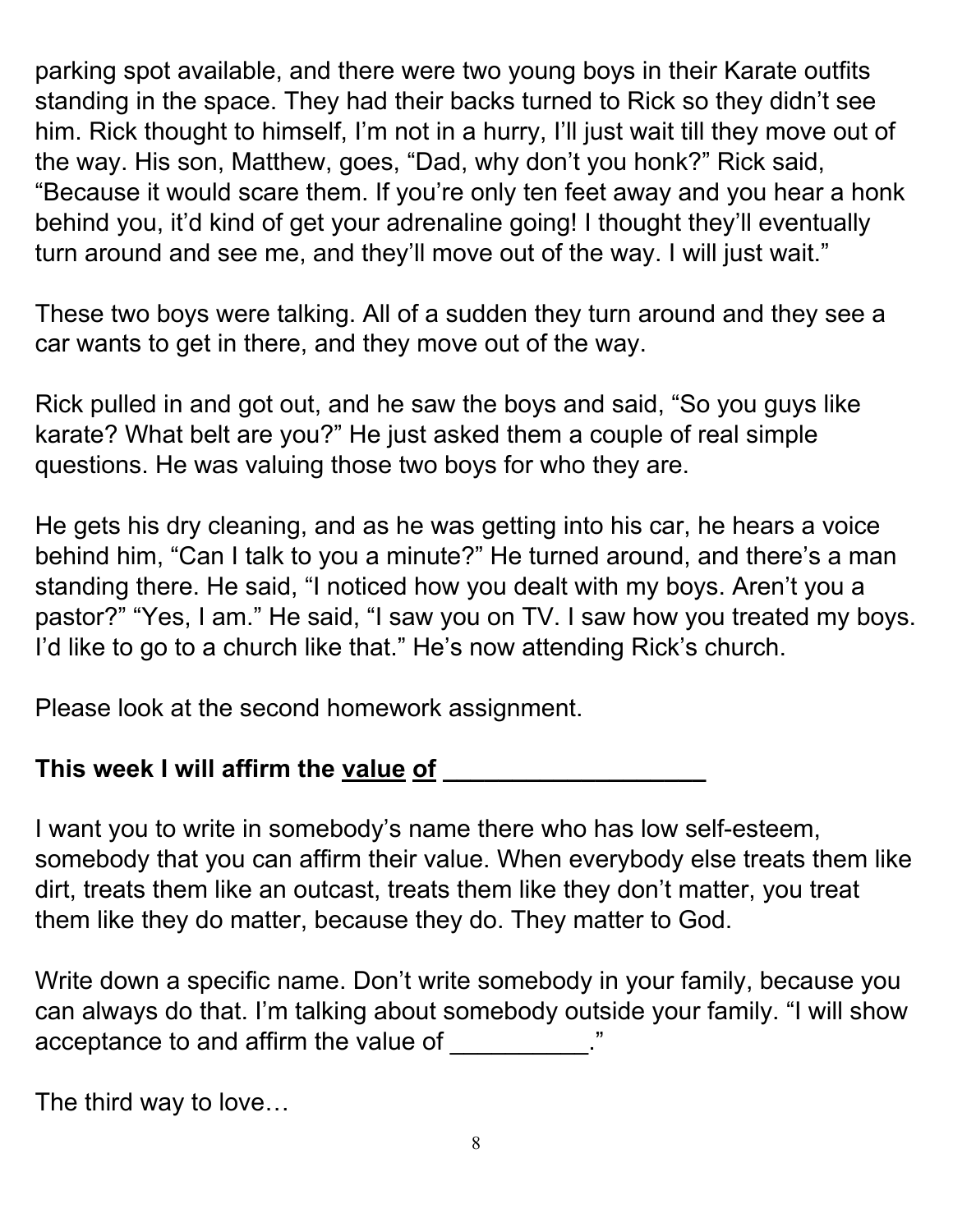# **III. I must forgive others like Jesus forgives me**

The crux of the Gospel of Jesus is that He has canceled the debt of sin against us that we could have never paid on our own. Every one of us has transgressed and violated God's character, nature and His laws. There is no way we could ever pay the price for our sins. He did this voluntarily and because He loves us. The dominant life principle of the Triune family—God the Father, God the Son and God the Holy Spirit, is love. God is not angry with you, and He doesn't just tolerate you. He loves you deeply, and He has canceled the debt you owe Him by paying it Himself.

Since Jesus loves us by showering us with forgiveness, He says this is how you and I are to respond to each other. This can be incredibly difficult because people sin against us, they betray us, they misrepresent us and Jesus says the most loving thing you can do to people who treat you this way is to forgive them.

Sometimes once you have forgiven them it is important to learn boundary setting skills with people who are not aware that they can be rude, unkind and demeaning in how they talk to other people. Being loving and tenderhearted to people who treat you this way means that you get the privilege of letting them know how they are coming across and that you would like them to stop. Most of us have not been willing to do this, but it is time that we grow in our loving skills and habits and that we choose to love each other this way by lovingly telling each other the truth.

Matthew 6:12, 14-15 says, "**And forgive us our sins, as we have forgiven those who sin against us.... 14 If you forgive those who sin against you, your heavenly Father will forgive you. 15 But if you refuse to forgive others, your Father will not forgive your sins."**

Ephesians 4:23, **"Instead, be kind to each other, tenderhearted, forgiving one another, just as God through Christ has forgiven you."**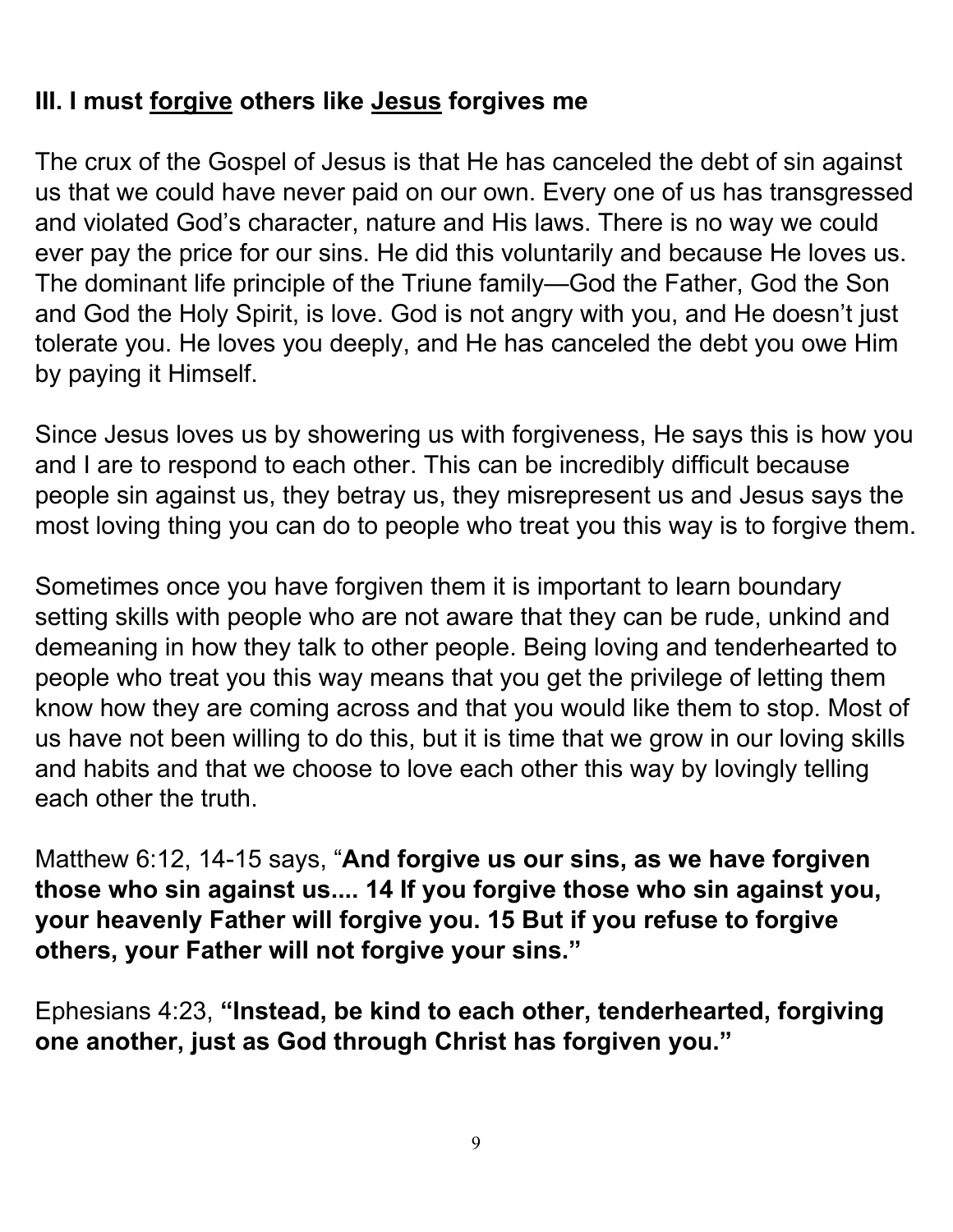Colossians 3:13-14, **"Make allowance for each other's faults, and forgive anyone who offends you. Remember, the Lord forgave you, so you must forgive others. 14 Above all, clothe yourself with love, which binds us all together in perfect harmony."**

The third action step:

# **I will offer forgiveness this week to \_\_\_\_\_\_\_\_\_\_\_\_\_\_\_\_\_\_**

(Someone who has hurt you or is carrying a load of guilt or shame)

Dear friends, if you're going to become a world class lover and accept people the way God accepts you, you also get to value people the way God values you, you must forgive others the way God forgives you, and there is a fourth one—this is very important…

# **IV. I must believe in others like Jesus believes in me**

Did you know that Jesus Christ truly does believe in you? He has given you all that you need to love Him and to love others. He thinks more highly of you than you are probably even capable of knowing. The truth is that we all have insecurities. How do you overcome the insecurities, fears and self-doubt? You start believing what Jesus says about you instead of believing what other people say about you. Please read out loud with me 1 Corinthians 13:7, **"Love never gives up, never loses faith, is always hopeful, and endures through every circumstance."**

It's exactly what Jesus did. He affirmed people around Him. Jesus looked at people, and He didn't see what they were—He saw what they could become. He saw their potential. He saw their growth. He saw what God intended for them to be. He brought out the best in people—not by labeling them—but by saying, "I believe you can do it. I know you can do it."

In fact, someday do a study of how many times Jesus said, "You can do it! I believe in you. I know you can do this. Nothing will be impossible. I believe in you." Here's one example found in Matthew 17:20, **"I tell you the truth, if you**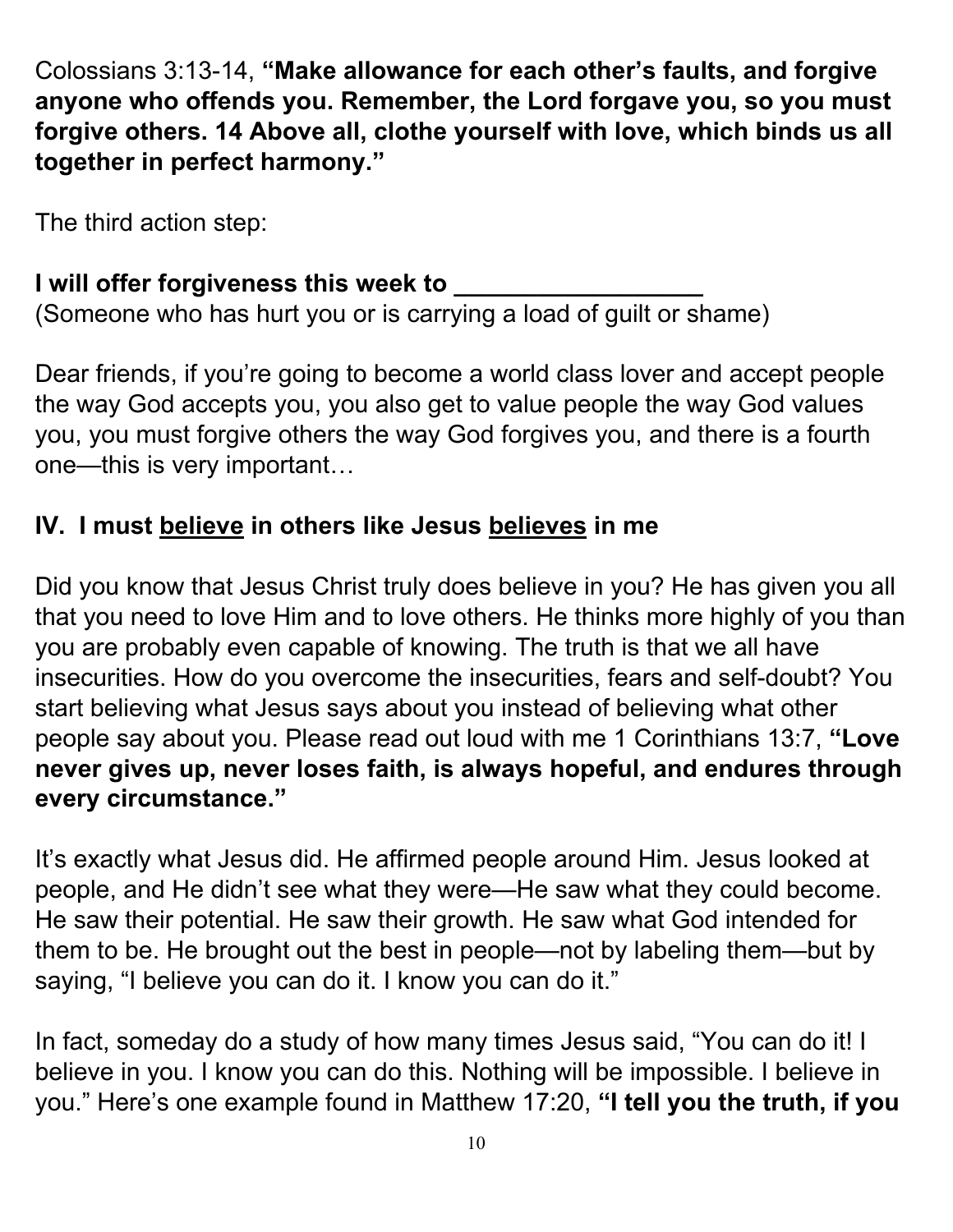## **had faith even as small as a mustard seed, you could say to this mountain, 'Move from here to there, ' and it would move. Nothing would be impossible."**

If I'm going to learn how to be a world class lover I've got to show acceptance to—and I hope you've written a name in—affirm the value of, offer forgiveness to and…

#### **This week I will demonstrate trust in\_\_\_\_\_\_\_\_\_\_\_\_\_\_\_\_\_**

Write down a person. Somebody specific this week. If all you do is listen to this message and you walk out of here and don't do this, you've got nothing out of this. You need to have a project. Somebody you see who has the potential for growth that you can say, I believe in you. Maybe you can think of somebody who's been falsely accused of something, and you need to go and say, I believe in you. Or maybe somebody you've questioned their motives. You need to go and say, "I believe in you." Or somebody, who has potential that nobody else has seen, and you need to say, "I believe in you."

Psychologists tell us that your self-image, how you see yourself, is largely determined by what you think the most important person in your life thinks about you. The way you feel about yourself is determined by what you think the most important person in your life thinks about you.

So as your friend, as your pastor, somebody who loves you, I'm telling you, the best decision you can make today is to make Jesus Christ the Lord and Savior of your life. He says you are valuable. You are acceptable. You are lovable. You are forgivable. You are capable. You need to stop listening to what everybody else is saying about you. You need to stop listening to what your conscience is saying to yourself. You need to make Jesus Christ the most important Person in your life and listen to what He says about you. It really doesn't matter what other people say. What matters is what God says, and who are you going to believe anyway?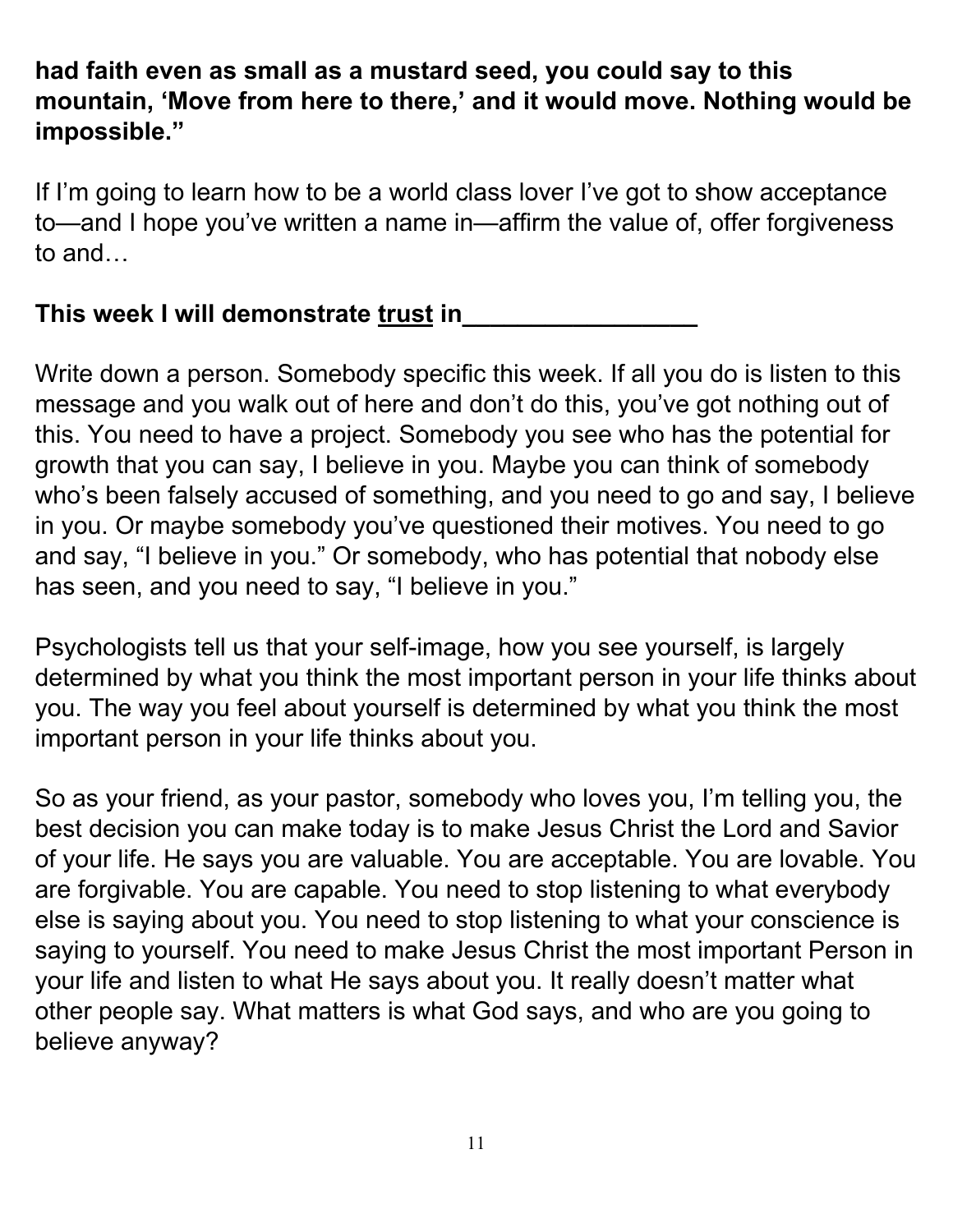Fred Craddock is a pastor. He tells the story of the time he was vacationing in Gaitlenburg, Tennessee. Fred and his wife were seated at a table in a restaurant, and an old man came up to them and asked, "Are you folks on vacation?" "Yes," said Fred, "and we're having a good time." The old man said, "So, what do you do for a living?" Fred said, "I'm a preacher." "Oh!" said the old man. "Let me tell you a preacher story."

He sat down by them. The old man said, "I was born an illegitimate child. I never knew who my father was. It was very, very hard on me growing up. The kids in school made fun of me. Growing up, I didn't have any friends at all. When I walked around our little town, I always felt people were staring at me and looking at me and saying, 'I wonder who's the father of that boy.' I spent a lot of time by myself. I didn't have any friends. One day a pastor came to town. Everybody was talking about how good he was. I had never gone to church, but I decided I'd go to church and hear this guy. So I went. And he was good. So I kept going back. But each time I went to church, I'd come in late and I'd leave early so I wouldn't have to talk to anybody. [Sounds like a lot of you.] Then one Sunday I got so caught up listening that I forgot to leave early, and the service ended, and the people stood up, and I couldn't get out the door. Suddenly I felt a heavy hand on my shoulder. When I turned, that big tall pastor was standing there with his hand on my shoulder looking at me and he said, 'What's your name, son? Whose boy are you? Whose son are you?' I just shook when I heard those words and I heard that question. But before I could say anything that pastor said this, 'I know who you are. I know who your family is. You have a distinct family resemblance. You're a son of God!'" The man said, "You know, those words changed my life."

The old man got up and he left, and a waitress came over a little bit later and said, "Do you know who you were talking to?" Fred said, no. She said, "That's Ben Hooper. Two time governor of Tennessee."

A man learned he was the child of God, and it changed his whole direction. It changed his destiny. He learned he was valuable and acceptable and lovable and forgivable and capable. It changed the rest of his life. And all the opinions of other people didn't matter any more.